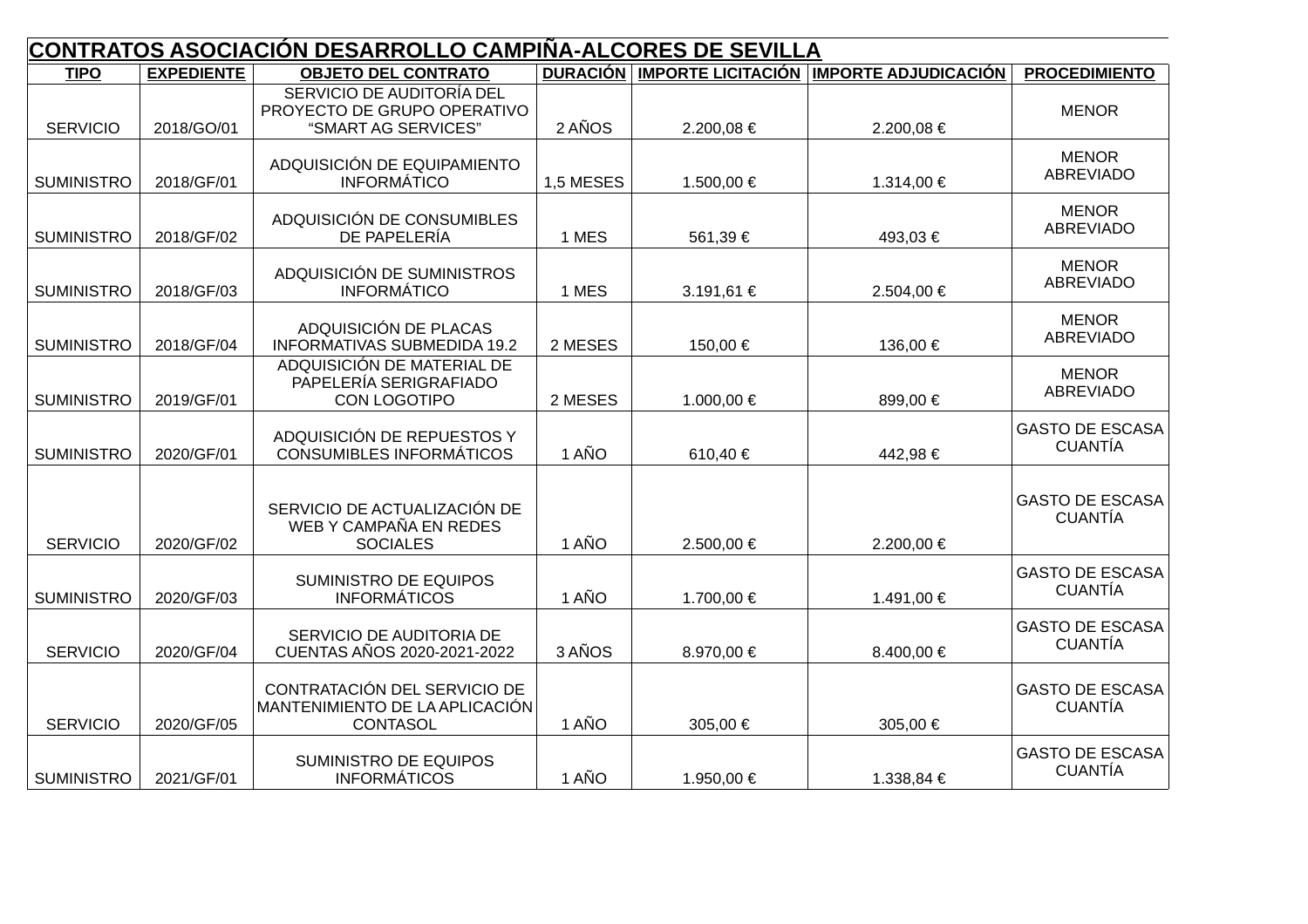| <b>SERVICIO</b>   |              | RENOVACIÓN DE LA MARCA<br>2021/MCTE/01 CALIDAD RURAL CAMPIÑA ALCORES                    | 1 MES    | 1.200,00€        | 1.023,69€      | <b>GASTO DE ESCASA</b><br><b>CUANTÍA</b>                |
|-------------------|--------------|-----------------------------------------------------------------------------------------|----------|------------------|----------------|---------------------------------------------------------|
|                   |              |                                                                                         |          |                  |                |                                                         |
| <b>SERVICIO</b>   | 2021/MCTE/02 | <b>ASISTENCIA EXTERNA</b><br>(CONSULTORÍA)                                              | 7 MESES  | 4.240,00 €       | 4.240,00€      | <b>GASTO DE ESCASA</b><br><b>CUANTÍA</b>                |
| <b>SUMINISTRO</b> | 2021/GF/02   | SUMINISTRO DE MATERIAL DE<br><b>OFIMÁTICA</b>                                           | 1 AÑO    | 1.695,00€        | 1.425,62€      | <b>GASTO DE ESCASA</b><br><b>CUANTÍA</b>                |
| <b>SERVICIO</b>   | 2021/MCTE/03 | <b>ASISTENCIA EXTERNA</b><br>(COMUNICACIÓN)                                             | 14 MESES | 14.875,00 €      | 14.875,00 €    | <b>GASTO DE ESCASA</b><br><b>CUANTÍA</b>                |
| <b>SERVICIO</b>   | 2021/GF/03   | <b>TELEFONÍA FIJA Y DATOS</b>                                                           | 5 AÑOS   | 1.200,00 € / AÑO | 802,50 € / AÑO | <b>SERVICIO</b><br><b>RECURRENTE</b><br>SUPERIOR AL AÑO |
| <b>SERVICIO</b>   | 2021/MCTE/05 | <b>ASISTENCIA EXTERNA</b><br>(CONSULTORÍA)                                              | 1 AÑO    | 14.976,00 €      | 14.976,00 €    | <b>GASTO DE ESCASA</b><br><b>CUANTÍA</b>                |
| <b>SERVICIO</b>   | 2021/MCTE/06 | <b>ASISTENCIA EXTERNA</b><br>(CONSULTORÍA)                                              | 1 AÑO    | $6.600,00 \in$   | 6.600,00 €     | <b>GASTO DE ESCASA</b><br><b>CUANTÍA</b>                |
| <b>SERVICIO</b>   | 2021/MCTE/08 | ASISTENCIA EXTERNA (MEDIOS DE<br>COMUNICACIÓN)                                          | 1 AÑO    | 8.202,50€        | 8.202,50€      | <b>GASTO DE ESCASA</b><br><b>CUANTÍA</b>                |
| <b>SERVICIO</b>   | 2021/MCTE/04 | ASISTENCIA EXTERNA (MEDIOS DE<br>COMUNICACIÓN)                                          | 1 AÑO    | 13.132,23€       | 13.132,23€     | <b>GASTO DE ESCASA</b><br><b>CUANTÍA</b>                |
| <b>SERVICIO</b>   | 2021/MCTE/07 | ASISTENCIA EXTERNA (SERVICIO DE<br>ACTUALIZACIÓN DE WEB Y<br>CAMPAÑA EN REDES SOCIALES) | 1 AÑO    | 3.700,00 €       | 3.700,00 €     | <b>GASTO DE ESCASA</b><br><b>CUANTÍA</b>                |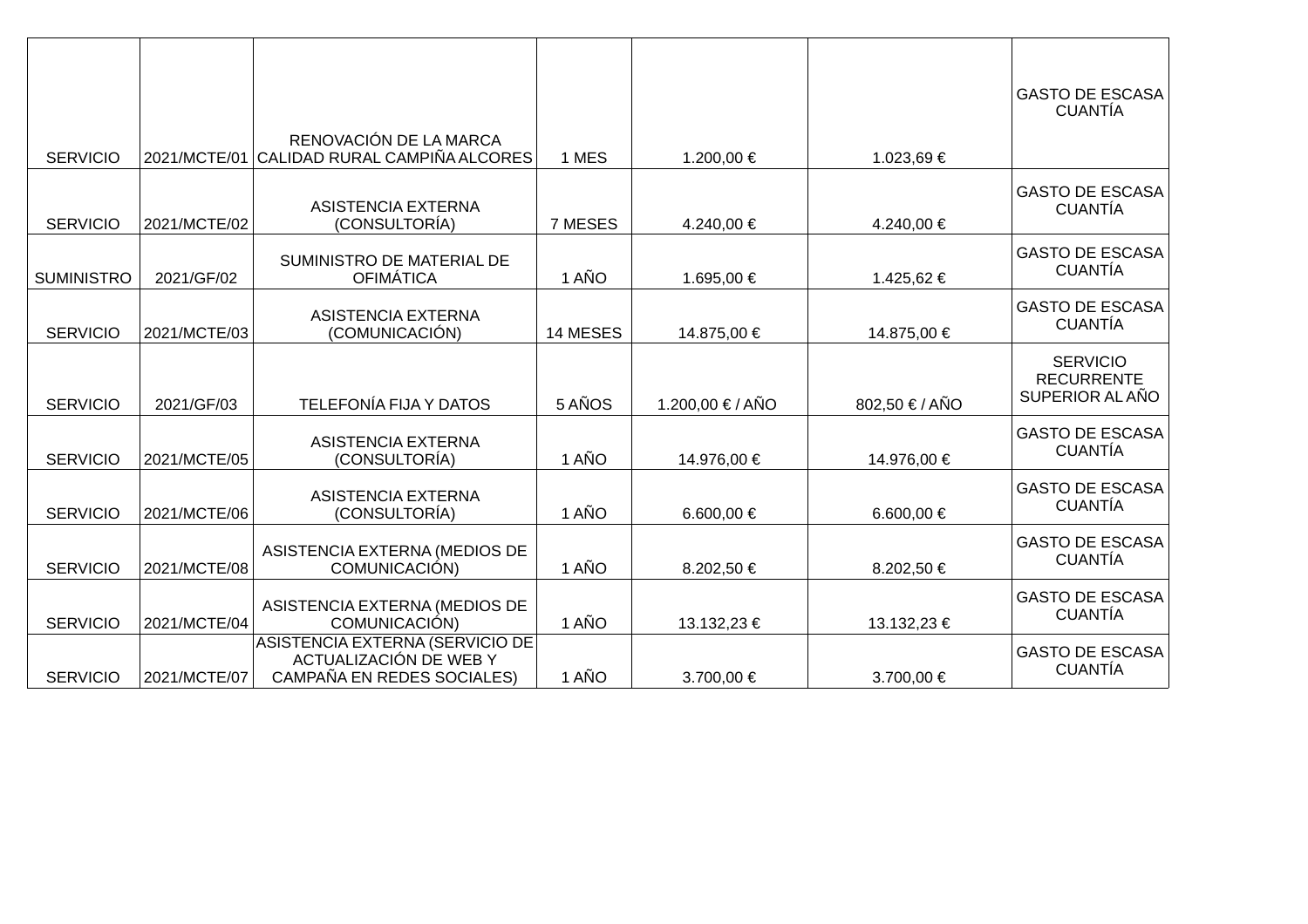| INSTRUMENTO PUBLICACIÓN   NUMERO LICITADORES |              | <b>INDENTIDAD ADJUDICATARIO</b>            | <b>FOMALIZACION CONTRATO</b> | <b>OBSERVACIONES</b>                                                                                                                              |
|----------------------------------------------|--------------|--------------------------------------------|------------------------------|---------------------------------------------------------------------------------------------------------------------------------------------------|
|                                              | 3            | SEIQUER AUDITORES<br>Y CONSULTORES, SLP    | 02/03/18                     | PROCEDIMIENTO LLEVADO A<br>CABO CON ANTERIORIDAD A LA<br>ENTRADA EN VIGOR DE LA LEY 9/2017                                                        |
|                                              | 3            | RAFAEL BERMUDO SALAS                       | 02/03/18                     | PROCEDIMIENTO LLEVADO A<br>CABO CON ANTERIORIDAD A LA<br>ENTRADA EN VIGOR DE LA LEY 9/2017                                                        |
|                                              | 3            | JUAN CARLOS SALGADO GALÁN                  | 09/07/18                     | <b>EXISTEN AL MENOS TRES OFERTAS</b><br>QUE SE AJUSTAN A LA MEMORIA Y SE<br>HA ELEGIDO LA MENOR                                                   |
|                                              | 3            | RAFAEL BERMUDO SALAS                       | 09/07/18                     | <b>EXISTEN AL MENOS TRES OFERTAS</b><br>QUE SE AJUSTAN A LA MEMORIA Y SE<br>HA ELEGIDO LA MENOR                                                   |
|                                              | 3            | CARLOS MARTÍNEZ PÉREZ                      | 14/11/18                     | EXISTEN AL MENOS TRES OFERTAS<br>QUE SE AJUSTAN A LA MEMORIA Y SE<br>HA ELEGIDO LA MENOR                                                          |
|                                              | 3            | CARLOS MARTÍNEZ PÉREZ                      | 14/03/19                     | <b>EXISTEN AL MENOS TRES OFERTAS</b><br>QUE SE AJUSTAN A LA MEMORIA Y SE<br>HA ELEGIDO LA MENOR                                                   |
|                                              | 3            | JUAN CARLOS SALGADO GALÁN                  | 06/03/20                     | <b>EXISTEN AL MENOS TRES OFERTAS</b><br>QUE SE AJUSTAN A LA MEMORIA Y SE<br>HA ELEGIDO LA MENOR                                                   |
|                                              | 3            | NARF MARKETING Y DISEÑO<br>WEB, SC         | 12/03/20                     | EXISTE UNA ADENDA AL MISMO PARA<br>OUE SU INICIO SE RETRASARA HASTA<br>EL 01/06/20 DEBIDO AL PARÓN<br>PRODUCIDO POR EL ESTADO DE<br><b>ALARMA</b> |
|                                              | 3            | <b>SERVICIOS INFORMÁTICOS</b><br>PAVÓN, SL | 18/06/20                     | EXISTEN AL MENOS TRES OFERTAS<br>QUE SE AJUSTAN A LA MEMORIA Y SE<br>HA ELEGIDO LA MENOR                                                          |
|                                              | 3            | CABEZA Y PARRA AUDITORES,<br><b>SLP</b>    | 31/07/20                     | EXISTEN AL MENOS TRES OFERTAS<br>QUE SE AJUSTAN A LA MEMORIA Y SE<br>HA ELEGIDO LA MENOR                                                          |
|                                              | $\mathbf{1}$ | SOFTWARE DEL SOL, SA                       | 06/10/20                     | AL SER UNA APLICACIÓN INFORMÁTICA<br>EXCLUSIVA, ESTA EMPRESA ES LA<br>ÚNICA QUE PUEDE PRESTAR EL<br><b>SERVICIO</b>                               |
|                                              | 3            | RAFAEL BERMUDO SALAS                       | 12/05/21                     | EXISTEN AL MENOS TRES OFERTAS<br>QUE SE AJUSTAN A LA MEMORIA Y SE<br>HA ELEGIDO LA MENOR                                                          |